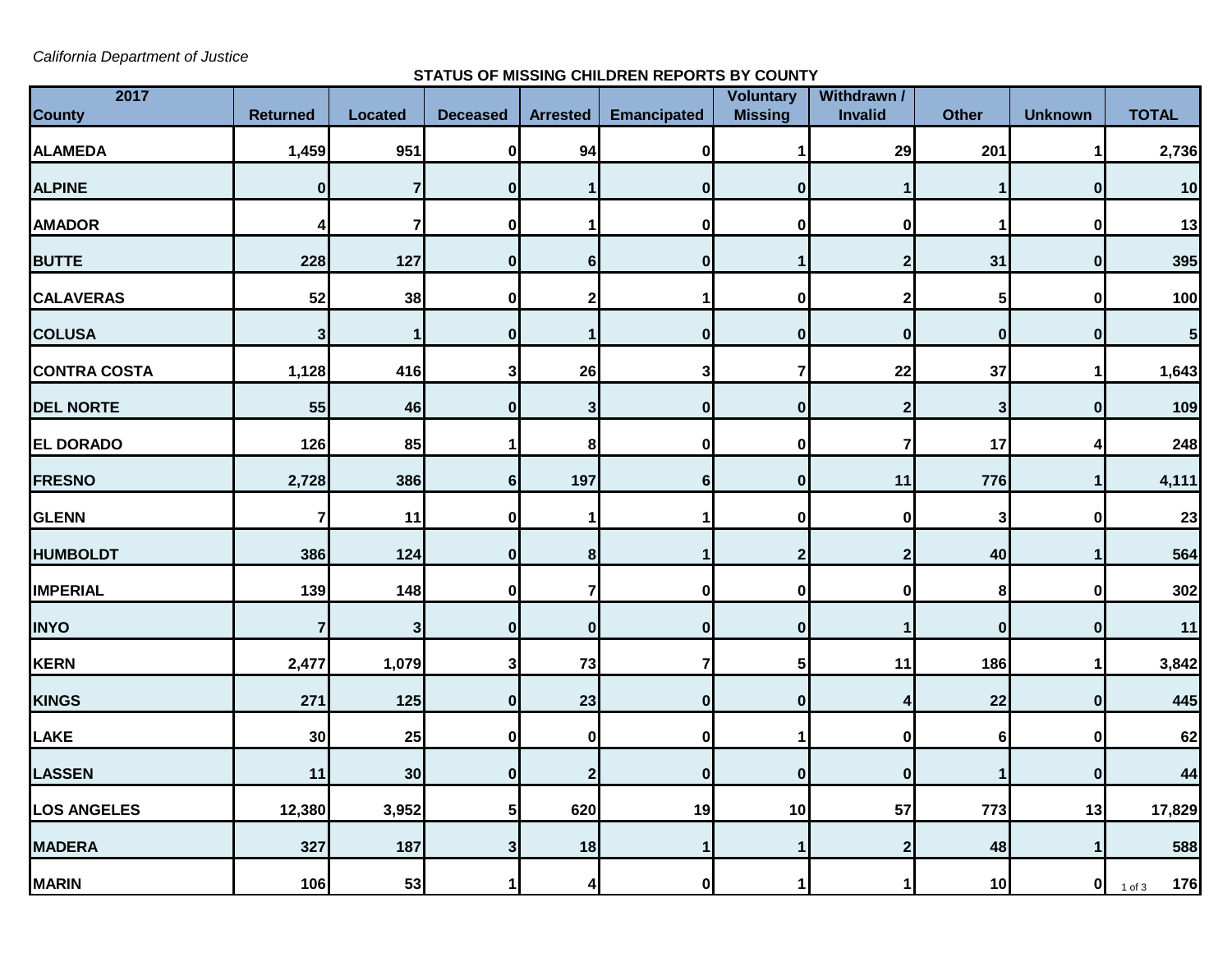*California Department of Justice*

## **STATUS OF MISSING CHILDREN REPORTS BY COUNTY**

| 2017                   |                 |                |                  |                 |                    | <b>Voluntary</b> | Withdrawn /    |                         |                |              |
|------------------------|-----------------|----------------|------------------|-----------------|--------------------|------------------|----------------|-------------------------|----------------|--------------|
| <b>County</b>          | <b>Returned</b> | <b>Located</b> | <b>Deceased</b>  | <b>Arrested</b> | <b>Emancipated</b> | <b>Missing</b>   | <b>Invalid</b> | <b>Other</b>            | <b>Unknown</b> | <b>TOTAL</b> |
| <b>MARIPOSA</b>        | 22              | 29             | 0                | $\mathbf{0}$    | $\mathbf{0}$       | $\mathbf{0}$     | 0              | $\boldsymbol{0}$        | 0              | 51           |
| <b>MENDOCINO</b>       | 73              | 60             | 0                | 7               | 0                  | $\bf{0}$         | 5              | 12                      | $\mathbf 0$    | 157          |
| <b>MERCED</b>          | 632             | 246            | $\bf{0}$         | 41              |                    | $\bf{0}$         | 166            | 34                      | $\mathbf{0}$   | 1,120        |
| <b>MODOC</b>           | 11              | 13             | 0                |                 | 0                  | O                | 0              | $\bf{0}$                | $\bf{0}$       | 25           |
| <b>MONO</b>            | 11              | 5              | $\bf{0}$         | $\mathbf{0}$    | 0                  | 0                | 1              | 1                       | $\bf{0}$       | 18           |
| <b>MONTEREY</b>        | 430             | 157            |                  | 13              | 0                  |                  | 0              | 68                      | $\mathbf 0$    | 671          |
| <b>NAPA</b>            | 79              | 27             | 0                |                 | $\mathbf{0}$       | $\bf{0}$         | $\mathbf 0$    | 4                       | $\bf{0}$       | 111          |
| <b>NEVADA</b>          | 48              | 69             | 0                | Δ               | 0                  | 0                | $\bf{0}$       | 3                       | $\bf{0}$       | 124          |
| <b>ORANGE</b>          | 3,062           | 822            | 5                | 142             | 2                  | 13               | 12             | 200                     | 4              | 4,262        |
| <b>PLACER</b>          | 257             | 250            | 0                | 27              | 0                  | 0                | 11             | 47                      | 4              | 596          |
| <b>PLUMAS</b>          | $\overline{2}$  | 9              |                  | $\mathbf 0$     | $\mathbf{0}$       | $\bf{0}$         | $\mathbf 0$    | $\mathbf{2}$            | $\bf{0}$       | 14           |
| <b>RIVERSIDE</b>       | 2,941           | 1,271          | 2                | 105             | 6                  | $\bf{0}$         | 15             | 149                     | 3              | 4,492        |
| <b>SACRAMENTO</b>      | 6,048           | 1,041          | 5                | 93              | 10                 | 12               | 18             | 185                     | 11             | 7,423        |
| <b>SAN BENITO</b>      | 31              | 38             | 0                | 5               | 0                  | $\bf{0}$         | $\mathbf 0$    | $\overline{\mathbf{r}}$ | 0              | 81           |
| <b>SAN BERNARDINO</b>  | 2,302           | 1,306          | $\boldsymbol{2}$ | 137             | 4                  | $\mathbf{3}$     | 18             | 237                     | 4              | 4,013        |
| <b>SAN DIEGO</b>       | 2,691           | 1,168          |                  | 28              | 0                  | 2                | 13             | 260                     | 4              | 4,167        |
| <b>SAN FRANCISCO</b>   | 677             | 316            | 2                | 72              | 0                  | $\mathbf{0}$     | $\overline{7}$ | 29                      | 1              | 1,104        |
| <b>SAN JOAQUIN</b>     | 2,179           | 416            |                  | 41              | $\mathbf{0}$       | 0                | 12             | 161                     | $\mathbf{0}$   | 2,810        |
| <b>SAN LUIS OBISPO</b> | 245             | 205            | $\bf{0}$         | 27              | 0                  | $\mathbf{0}$     | $6\phantom{1}$ | 20                      | 10             | 513          |
| <b>SAN MATEO</b>       | 433             | 297            | 0                | 26              | 3                  | $\bf{0}$         | 1              | 35                      | $\mathbf{0}$   | 795          |